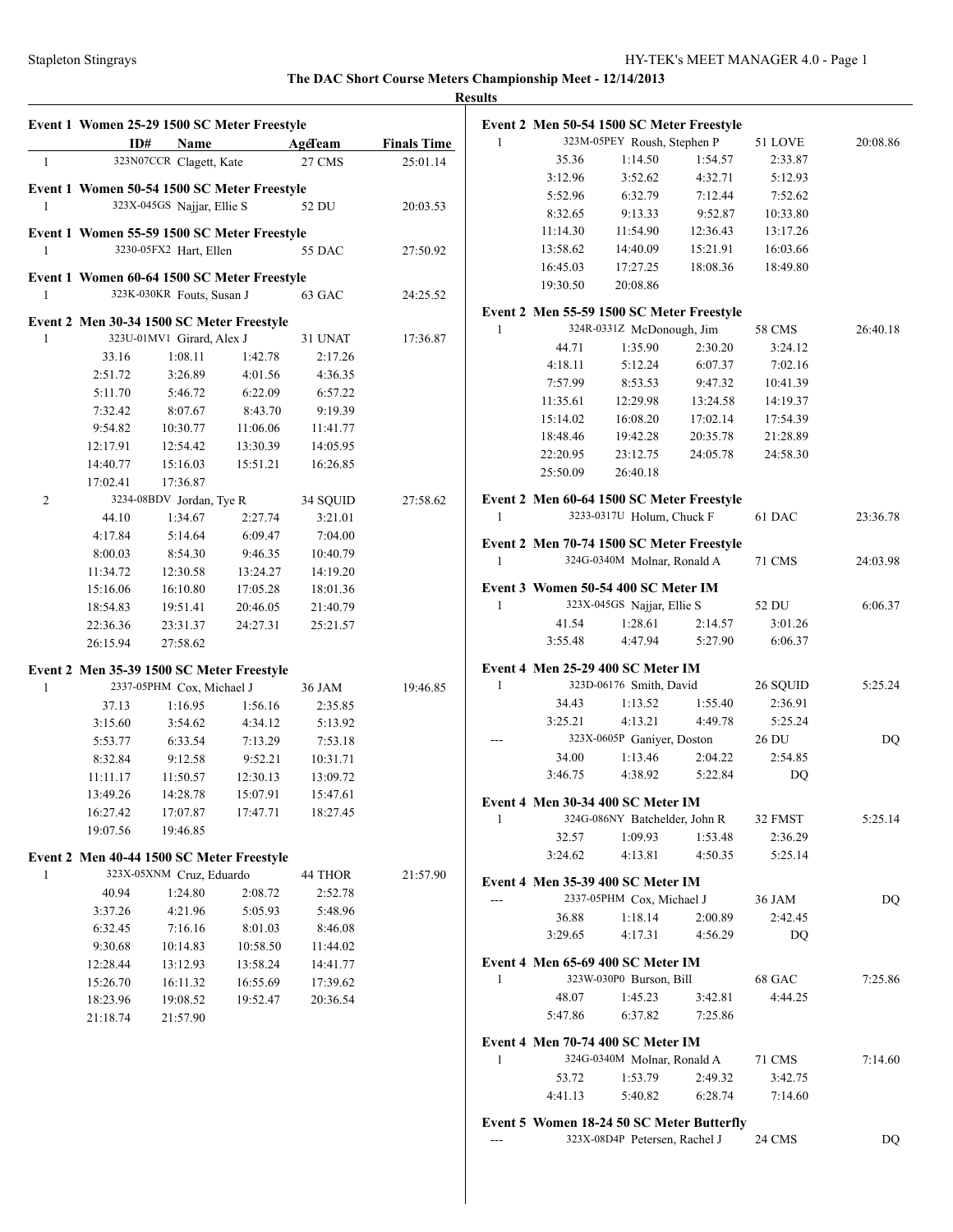### **Results**

| 1              | Event 5 Women 25-29 50 SC Meter Butterfly<br>323N07CCR Clagett, Kate    | 27 CMS             | 48.43          |
|----------------|-------------------------------------------------------------------------|--------------------|----------------|
|                |                                                                         |                    |                |
|                | Event 5 Women 30-34 50 SC Meter Butterfly<br>3249-092EB Abell, Amanda K |                    |                |
| 1              |                                                                         | 32 GAC             | 36.39          |
|                | Event 5 Women 40-44 50 SC Meter Butterfly                               |                    |                |
| 1              | 324B-072PK DeHaven, Kathleen                                            | 41 CMS             | 32.62          |
|                | Event 5 Women 45-49 50 SC Meter Butterfly                               |                    |                |
| 1              | 324E-067V5 Thilker, Lisa A                                              | 47 CALI            | 38.18          |
|                | Event 5 Women 55-59 50 SC Meter Butterfly                               |                    |                |
| $\mathbf{1}$   | 324N-0923W Kerr, Ann                                                    | 57 CMS             | 44.48          |
|                | Event 5 Women 65-69 50 SC Meter Butterfly                               |                    |                |
| 1              | 323E-0311F Hashimoto, Christine                                         | <b>66 CMS</b>      | 54.19          |
|                | Event 6 Men 25-29 50 SC Meter Butterfly                                 |                    |                |
| 1              | 323X-0605P Ganiyer, Doston                                              | 26 DU              | 29.59          |
|                | Event 6 Men 30-34 50 SC Meter Butterfly                                 |                    |                |
| 1              | 323V-08354 Bergford, Brian C                                            | 31 THOR            | 32.87          |
| $\overline{c}$ | 3234-08BDV Jordan, Tye R                                                | 34 SQUID           | 45.67          |
|                | Event 6 Men 35-39 50 SC Meter Butterfly                                 |                    |                |
| 1              | 2337-05PHM Cox, Michael J                                               | 36 JAM             | 31.11          |
|                | Event 6 Men 40-44 50 SC Meter Butterfly                                 |                    |                |
| 1              | 324T-09303 Rowlett, David                                               | 41 SQUID           | 31.89          |
| $\overline{2}$ | 322Y-0790D Slade, Shawn R                                               | 44 RTC             | 34.28          |
| 3              | 323E-030T6 Hoftiezer, Scott                                             | 43 DAC             | 35.55          |
|                |                                                                         |                    |                |
| 1              | Event 6 Men 50-54 50 SC Meter Butterfly<br>3232-07EPD Wolfe, Roland     |                    |                |
| 2              | 323P-0315N Reetz, Eric F                                                | 51 CMS<br>53 BEEGE | 38.31<br>41.30 |
| 3              | 323W-032YP O'Keeffe, John P                                             | 52 BEEGE           | 41.90          |
|                |                                                                         |                    |                |
| 1              | Event 6 Men 55-59 50 SC Meter Butterfly<br>323R-303UA Hess, Richard     | 59 CMS             | 30.47          |
| 2              | 323F-0781C Orten, Frank T                                               | 55 SWM             | 31.11          |
| 3              | 3236-030PW Nolte, Christopher C                                         | 56 CALI            | 31.69          |
| 4              | 324R-0331Z McDonough, Jim                                               | 58 CMS             | 49.72          |
| ---            | 3235-030UU Wright, Tom S                                                | 55 DAC             | DQ             |
|                |                                                                         |                    |                |
| 1              | Event 6 Men 60-64 50 SC Meter Butterfly                                 |                    | 42.45          |
|                | 2338-030U1 McElhinney, Tom B                                            | 60 CMS             |                |
|                | Event 6 Men 70-74 50 SC Meter Butterfly                                 |                    |                |
| 1              | 323F-02HN0 Wolfe, Artie                                                 | 73 CMS             | 37.74          |
| 2              | 323A-087NE Hultin, Walter B                                             | 70 DU              | 41.57          |
|                | Event 6 Men 75-79 50 SC Meter Butterfly                                 |                    |                |
| 1              | 324Z-030BN Plummer, Mark A                                              | 77 CALI            | 1:00.97        |
|                | Event 7 Women 25-29 200 SC Meter Backstroke                             |                    |                |
| 1              | 323N07CCR Clagett, Kate                                                 | 27 CMS             | 3:23.01        |
|                | 48.98<br>1:40.05<br>2:32.70                                             | 3:23.01            |                |
|                | Event 7 Women 45-49 200 SC Meter Backstroke                             |                    |                |
| 1              | 323R-0311 Freund, Shelle                                                | 48 CAC             | 2:47.67        |
|                | 1:20.94<br>38.70<br>2:04.32                                             | 2:47.67            |                |
|                | Event 8 Men 35-39 200 SC Meter Backstroke                               |                    |                |
| 1              | 3236-02WHA Hatch, Eric                                                  | 39 CMS             | 2:41.83        |
|                | 38.66<br>1:19.45<br>2:01.12                                             | 2:41.83            |                |
|                |                                                                         |                    |                |
|                |                                                                         |                    |                |

|                |                      | Event 8 Men 40-44 200 SC Meter Backstroke                                 |               |         |
|----------------|----------------------|---------------------------------------------------------------------------|---------------|---------|
| 1              |                      | 323X-05XNM Cruz, Eduardo                                                  | 44 THOR       | 2:48.66 |
|                | 40.43                | 1:22.71<br>2:06.32                                                        | 2:48.66       |         |
|                |                      |                                                                           |               |         |
|                |                      | Event 8 Men 70-74 200 SC Meter Backstroke                                 |               |         |
| 1              |                      | 324G-0340M Molnar, Ronald A                                               | 71 CMS        | 3:20.84 |
|                | 50.21                | 1:41.28<br>2:32.03                                                        | 3:20.84       |         |
| 2              |                      | 324V-030A7 McDanal, Steven K                                              | 70 JEFFC      | 4:39.99 |
|                | 1:05.03              | 2:15.73<br>3:30.59                                                        | 4:39.99       |         |
|                |                      | Event 8 Men 80-84 200 SC Meter Backstroke                                 |               |         |
| 1              |                      | 323Y-030ES Hart, James W                                                  | 84 CMS        | 5:35.89 |
|                | 1:21.80              | 2:46.86<br>4:11.76                                                        | 5:35.89       |         |
|                |                      |                                                                           |               |         |
|                |                      | Event 9 Women 18-24 50 SC Meter Freestyle                                 |               |         |
| 1              |                      | 323J-07MPB Biggs, Brittany A                                              | 24 DOGS       | 29.47   |
|                |                      | Event 9 Women 25-29 50 SC Meter Freestyle                                 |               |         |
| 1              |                      | 323N07CCR Clagett, Kate                                                   | 27 CMS        | 37.31   |
|                |                      |                                                                           |               |         |
|                |                      | Event 9 Women 30-34 50 SC Meter Freestyle                                 |               |         |
| 1              |                      | 3249-092EB Abell, Amanda K                                                | 32 GAC        | 34.60   |
|                |                      | Event 9 Women 35-39 50 SC Meter Freestyle                                 |               |         |
| 1              |                      | 324S-092HN Walczak, Susan                                                 | 35 UNAT       | 34.44   |
|                |                      |                                                                           |               |         |
| 1              |                      | Event 9 Women 40-44 50 SC Meter Freestyle<br>324B-072PK DeHaven, Kathleen | 41 CMS        |         |
|                |                      |                                                                           |               | 31.17   |
|                |                      | Event 9 Women 50-54 50 SC Meter Freestyle                                 |               |         |
| $\mathbf{1}$   |                      | 324N-0308C Garnier, Kathy L                                               | 53 CALI       | 29.59   |
| 2              |                      | 3239-0456C Steffe, Kathleen M                                             | 51 CAC        | 31.55   |
| 3              |                      | 324H-045SW Tatnall, Suzy C                                                | 54 CMS        | 31.77   |
| 4              |                      | 323H-030PC Campbell, Ellen A                                              | 50 CALI       | 32.22   |
| 5              |                      | 324N-07TP5 Eldridge, Audrey L                                             | <b>50 PPA</b> | 37.79   |
| 6              |                      | 323N-0792H Whitman-Zai, Julie                                             | 54 RTC        | 39.82   |
| 7              |                      | 3235-030PV Nolte, Susan D                                                 | 52 CALI       | 40.70   |
|                |                      |                                                                           |               |         |
| $\mathbf{1}$   | 324N-0923W Kerr, Ann | Event 9 Women 55-59 50 SC Meter Freestyle                                 | 57 CMS        | 37.57   |
| $\overline{c}$ |                      | 3230-05FX2 Hart, Ellen                                                    | 55 DAC        | 40.70   |
|                |                      |                                                                           |               |         |
|                |                      | Event 9 Women 60-64 50 SC Meter Freestyle                                 |               |         |
| 1              |                      | 324J-092P0 Moore, Maralyn E                                               | 60 DAC        | 45.94   |
|                |                      | Event 9 Women 65-69 50 SC Meter Freestyle                                 |               |         |
| 1              |                      | 323E-0311F Hashimoto, Christine                                           | <b>66 CMS</b> | 42.72   |
|                |                      |                                                                           |               |         |
|                |                      | Event 10 Men 30-34 50 SC Meter Freestyle                                  |               |         |
| 1              |                      | 324G-092VR Vickland, Charles T                                            | 30 DAC        | 30.48   |
| 2              |                      | 3234-08BDV Jordan, Tye R                                                  | 34 SQUID      | 31.71   |
| 3              |                      | 323V-08354 Bergford, Brian C                                              | 31 THOR       | 32.30   |
|                |                      | Event 10 Men 40-44 50 SC Meter Freestyle                                  |               |         |
| 1              |                      | 324T-09303 Rowlett, David                                                 | 41 SQUID      | 28.83   |
| $\overline{2}$ |                      | 324Y-079CK Holmes, Todd C                                                 | 44 AM         | 29.21   |
| 3              |                      | 3238-030DN Pazmino, Jorge E                                               | 44 AM         | 29.72   |
| 4              |                      | 323E-030T6 Hoftiezer, Scott                                               | 43 DAC        | 32.03   |
| 5              |                      | 322Y-0790D Slade, Shawn R                                                 | 44 RTC        | 32.20   |
|                |                      |                                                                           |               |         |
| 1              |                      | Event 10 Men 50-54 50 SC Meter Freestyle<br>323M-05PEY Roush, Stephen P   | 51 LOVE       | 29.29   |
| 2              |                      | 3232-07EPD Wolfe, Roland                                                  | 51 CMS        | 29.49   |
| 3              |                      | 3237-080B5 Toomey, Tom                                                    | 52 UNAT       | 33.48   |
| 4              |                      | 323W-032YP O'Keeffe, John P                                               | 52 BEEGE      | 35.48   |
| 5              |                      | 323P-0315N Reetz, Eric F                                                  | 53 BEEGE      | 37.05   |
|                |                      |                                                                           |               |         |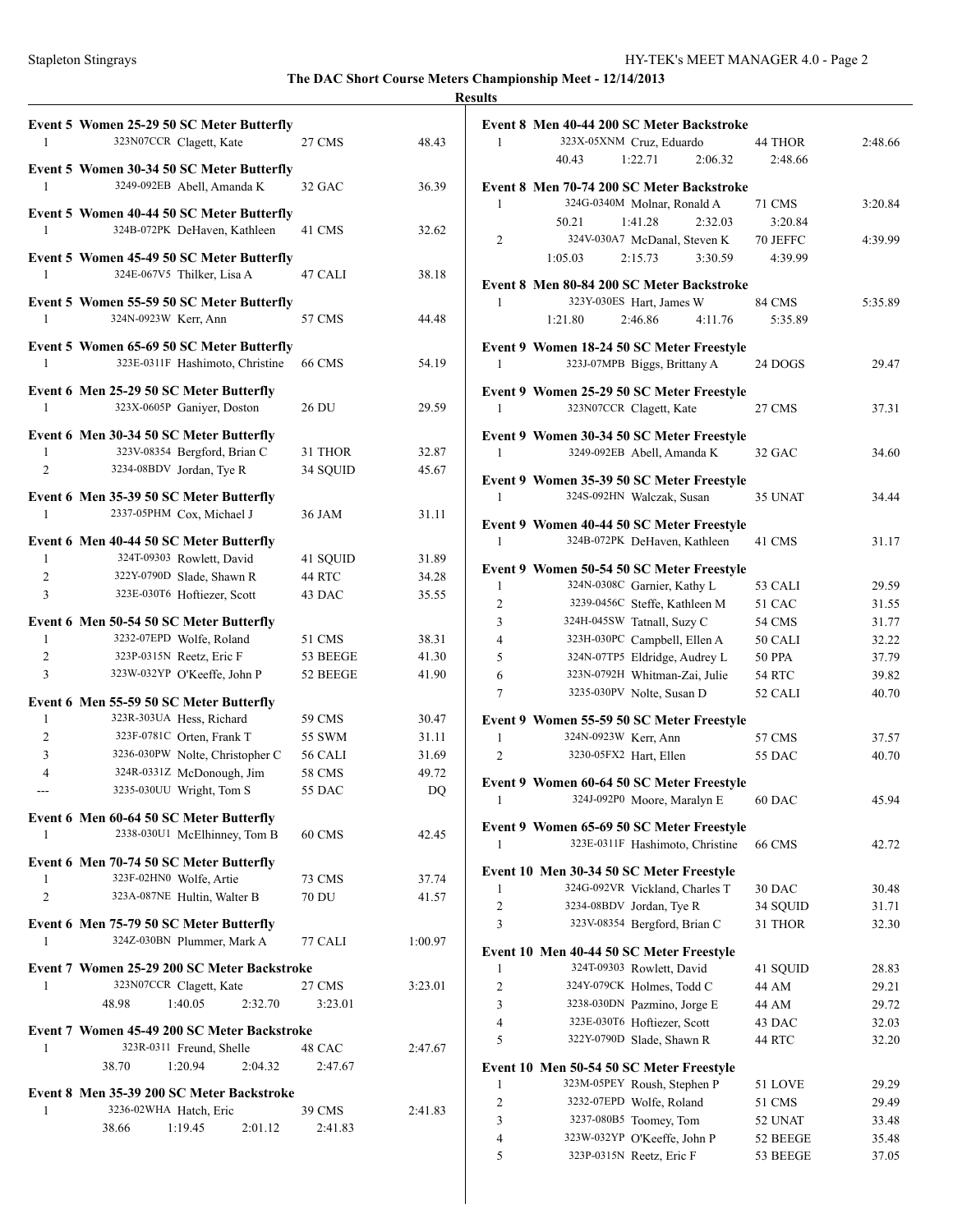|                |       |                                                                                 |         |               |         | <b>Results</b> |
|----------------|-------|---------------------------------------------------------------------------------|---------|---------------|---------|----------------|
| 6              |       | (Event 10 Men 50-54 50 SC Meter Freestyle)<br>3231-06T2E Kostyrka, Joel R       |         | 52 CMS        | 42.47   | Ev             |
| $\overline{7}$ |       | 3236-030RD Cattles, Steven                                                      |         | 54 BEEGE      | 48.48   |                |
|                |       |                                                                                 |         |               |         |                |
| 1              |       | Event 10 Men 55-59 50 SC Meter Freestyle<br>323F-0781C Orten, Frank T           |         | 55 SWM        | 27.32   | 2              |
| $\overline{c}$ |       | 324X-03150 Marsh, Russell L                                                     |         | 58 CMS        | 28.41   |                |
| 3              |       | 3236-030PW Nolte, Christopher C                                                 |         | 56 CALI       | 29.39   | Ev             |
| $\overline{4}$ |       | 3235-030UU Wright, Tom S                                                        |         | 55 DAC        | 31.61   |                |
| 5              |       | 3230-030BB McHugh, Jerry                                                        |         | <b>56 DAC</b> | 33.26   |                |
|                |       | Event 10 Men 60-64 50 SC Meter Freestyle                                        |         |               |         | Ev             |
| 1              |       | 323G-0308G Waterbury, Stuart S                                                  |         | 60 BAM        | 28.90   |                |
| 2              |       | 2338-030U1 McElhinney, Tom B                                                    |         | 60 CMS        | 34.91   |                |
|                |       | Event 10 Men 65-69 50 SC Meter Freestyle                                        |         |               |         | Ev             |
| 1              |       | 3238-077KT Zaparanick, Robert R                                                 |         | 68 CCAC       | 41.44   |                |
|                |       | Event 10 Men 70-74 50 SC Meter Freestyle                                        |         |               |         | Ev             |
| 1              |       | 323A-087NE Hultin, Walter B                                                     |         | <b>70 DU</b>  | 35.53   |                |
|                |       | Event 10 Men 75-79 50 SC Meter Freestyle<br>324Z-030BN Plummer, Mark A          |         |               |         |                |
| $\mathbf{1}$   |       |                                                                                 |         | 77 CALI       | 42.79   | Ev             |
| $\mathbf{1}$   |       | Event 10 Men 80-84 50 SC Meter Freestyle<br>323Y-030ES Hart, James W            |         | <b>84 CMS</b> |         |                |
|                |       |                                                                                 |         |               | 58.88   |                |
|                |       | Event 11 Women 40-44 200 SC Meter Breaststroke                                  |         |               |         | Ev             |
| 1              |       | Henault, Kerry F                                                                |         | 42 THOR       | 3:33.36 |                |
|                | 47.66 | 1:41.64                                                                         | 2:37.61 | 3:33.36       |         |                |
|                |       | Event 11 Women 45-49 200 SC Meter Breaststroke                                  |         |               |         |                |
| 1              |       | 324E-067V5 Thilker, Lisa A                                                      |         | 47 CALI       | 3:25.40 |                |
|                | 46.90 | 1:38.87                                                                         | 2:32.24 | 3:25.40       |         |                |
|                |       | Event 12 Men 25-29 200 SC Meter Breaststroke                                    |         |               |         |                |
| $\mathbf{1}$   |       | 323X-0605P Ganiyer, Doston                                                      |         | 26 DU         | 2:57.28 | Ev             |
|                | 40.23 | 1:25.56                                                                         | 2:12.12 | 2:57.28       |         |                |
|                |       | Event 12 Men 30-34 200 SC Meter Breaststroke                                    |         |               |         |                |
| 1              |       | 324G-086NY Batchelder, John R                                                   |         | 32 FMST       | 3:05.40 | Ev             |
|                | 42.94 | 1:30.42                                                                         | 2:18.10 | 3:05.40       |         |                |
|                |       | Event 12 Men 35-39 200 SC Meter Breaststroke                                    |         |               |         |                |
| 1              |       | 2337-05PHM Cox, Michael J                                                       |         | 36 JAM        | 3:03.43 |                |
|                | 42.40 | 1:28.38                                                                         | 2:16.05 | 3:03.43       |         |                |
|                |       | Event 12 Men 40-44 200 SC Meter Breaststroke                                    |         |               |         |                |
| 1              |       | 323X-05XNM Cruz, Eduardo                                                        |         | 44 THOR       | 3:09.69 |                |
|                | 44.79 | 1:32.09                                                                         | 2:20.63 | 3:09.69       |         | Ev             |
|                |       |                                                                                 |         |               |         |                |
| 1              |       | Event 12 Men 50-54 200 SC Meter Breaststroke<br>323H-07XJ0 Coveney, Christopher |         | 51 LM         | 2:32.04 |                |
|                | 33.95 | 1:11.94                                                                         | 1:51.39 | 2:32.04       |         |                |
|                |       |                                                                                 |         |               |         | 3              |
|                |       | Event 12 Men 55-59 200 SC Meter Breaststroke                                    |         |               |         |                |
| 1              |       | 323J-03135 Louie, Jamie                                                         |         | 56 CSST       | 3:06.30 | Ev             |
|                | 41.76 | 1:29.05                                                                         | 2:17.89 | 3:06.30       |         |                |
|                |       | Event 12 Men 60-64 200 SC Meter Breaststroke                                    |         |               |         |                |
| 1              |       | 323G-0308G Waterbury, Stuart S                                                  |         | 60 BAM        | 2:54.29 | 2              |
|                | 39.52 | 1:23.26                                                                         | 2:08.53 | 2:54.29       |         |                |
|                |       | Event 12 Men 65-69 200 SC Meter Breaststroke                                    |         |               |         | Ê              |
| 1              |       | 323W-030P0 Burson, Bill                                                         |         | 68 GAC        | 3:42.84 |                |
|                | 50.00 | 1:47.35                                                                         | 2:46.00 | 3:42.84       |         | Ev             |
|                |       |                                                                                 |         |               |         |                |

| 323J-07MPB Biggs, Brittany A<br>$\mathbf{1}$<br>$24$ DOGS $\,$<br>35.07<br>1:13.27<br>323X-08D4P Petersen, Rachel J<br>2<br>24 CMS<br>1:36.28<br>39.58<br>Event 13 Women 35-39 100 SC Meter Butterfly<br>3232-032YC Lee, Jodi L<br>36 THOR<br>1:12.44<br>1<br>1:12.44<br>34.29<br>Event 13 Women 50-54 100 SC Meter Butterfly<br>3239-0456C Steffe, Kathleen M 51 CAC<br>1<br>36.65<br>1:17.27<br>Event 14 Men 25-29 100 SC Meter Butterfly<br>323D-06176 Smith, David<br>1<br>26 SQUID<br>1:10.26<br>33.28<br>Event 14 Men 40-44 100 SC Meter Butterfly<br>324T-09303 Rowlett, David<br>1<br>41 SQUID<br>1:11.75<br>34.43<br>1:11.75<br>Event 14 Men 70-74 100 SC Meter Butterfly<br>323F-02HN0 Wolfe, Artie<br><b>73 CMS</b><br>$---$<br>44.00<br>DO<br>Event 15 Women 35-39 200 SC Meter Freestyle<br>3232N-03E-25 O'Connell, Fontaine (39 CMS<br>$\mathbf{1}$<br>37.78<br>1:19.05<br>2:00.98<br>2:42.67<br>2<br>324S-092HN Walczak, Susan<br>35 UNAT<br>2:45.03<br>37.36<br>1:19.49<br>2:03.40<br>2:45.03<br>323Z-04VAA Reinhardt-Vitcenda, J 36 GAC<br>3<br>39.51<br>1:22.86<br>2:08.15<br>2:52.21<br>Event 15 Women 45-49 200 SC Meter Freestyle<br>323F-07RYA McAfee, Karolyn<br>45 RTC<br>1<br>37.59<br>1:18.63<br>2:00.90<br>2:41.03<br>Event 15 Women 50-54 200 SC Meter Freestyle<br>324N-0308C Garnier, Kathy L<br>1<br>53 CALI<br>2:30.53<br>1:12.54<br>1:50.82<br>35.23<br>2:30.53<br>324H-045SW Tatnall, Suzy C<br>54 CMS<br>2<br>1:12.66<br>1:51.95<br>35.27<br>2:32.39<br>324N-07TP5 Eldridge, Audrey L<br>3<br>50 PPA<br>1:27.18<br>2:16.32<br>41.22<br>3:03.94<br>Event 16 Men 30-34 200 SC Meter Freestyle<br>323U-01MV1 Girard, Alex J<br>2:01.34<br>1<br>31 UNAT<br>59.72<br>29.57<br>1:30.30<br>2:01.34<br>2<br>34 DAC<br>2:36.07<br>Johnson, Brett<br>1:13.87<br>2:36.07<br>34.57<br>1:55.00<br>3<br>324G-092VR Vickland, Charles T<br>30 DAC<br>2:38.79<br>1:19.06<br>1:59.92<br>38.03<br>2:38.79<br>Event 16 Men 40-44 200 SC Meter Freestyle<br>324Y-079CK Holmes, Todd C<br>1<br>44 AM<br>2:28.92<br>1:11.26<br>1:50.25<br>33.72<br>2:28.92<br>323E-030T6 Hoftiezer, Scott<br>2:36.56<br>2<br>43 DAC<br>1:59.08<br>2:36.56<br>38.47<br>1:19.73<br>3<br>323A-07KP1 Cowan, Robert N<br>41 CMS<br>2:48.64<br>1:24.07<br>40.51<br>2:07.24<br>2:48.64<br>Event 16 Men 50-54 200 SC Meter Freestyle<br>3237-080B5 Toomey, Tom<br>1<br>52 UNAT<br>2:55.32<br>1:18.84<br>38.68<br>2:04.89<br>2:55.32 | Event 13 Women 18-24 100 SC Meter Butterfly |           |
|--------------------------------------------------------------------------------------------------------------------------------------------------------------------------------------------------------------------------------------------------------------------------------------------------------------------------------------------------------------------------------------------------------------------------------------------------------------------------------------------------------------------------------------------------------------------------------------------------------------------------------------------------------------------------------------------------------------------------------------------------------------------------------------------------------------------------------------------------------------------------------------------------------------------------------------------------------------------------------------------------------------------------------------------------------------------------------------------------------------------------------------------------------------------------------------------------------------------------------------------------------------------------------------------------------------------------------------------------------------------------------------------------------------------------------------------------------------------------------------------------------------------------------------------------------------------------------------------------------------------------------------------------------------------------------------------------------------------------------------------------------------------------------------------------------------------------------------------------------------------------------------------------------------------------------------------------------------------------------------------------------------------------------------------------------------------------------------------------------------------------------------------------------------------------------------------------------------------------------------------------------------------------------------------------------------------------------------------------------------------------------------------------------------------------|---------------------------------------------|-----------|
|                                                                                                                                                                                                                                                                                                                                                                                                                                                                                                                                                                                                                                                                                                                                                                                                                                                                                                                                                                                                                                                                                                                                                                                                                                                                                                                                                                                                                                                                                                                                                                                                                                                                                                                                                                                                                                                                                                                                                                                                                                                                                                                                                                                                                                                                                                                                                                                                                          |                                             | 1:13.27   |
|                                                                                                                                                                                                                                                                                                                                                                                                                                                                                                                                                                                                                                                                                                                                                                                                                                                                                                                                                                                                                                                                                                                                                                                                                                                                                                                                                                                                                                                                                                                                                                                                                                                                                                                                                                                                                                                                                                                                                                                                                                                                                                                                                                                                                                                                                                                                                                                                                          |                                             |           |
|                                                                                                                                                                                                                                                                                                                                                                                                                                                                                                                                                                                                                                                                                                                                                                                                                                                                                                                                                                                                                                                                                                                                                                                                                                                                                                                                                                                                                                                                                                                                                                                                                                                                                                                                                                                                                                                                                                                                                                                                                                                                                                                                                                                                                                                                                                                                                                                                                          |                                             | 1:36.28   |
|                                                                                                                                                                                                                                                                                                                                                                                                                                                                                                                                                                                                                                                                                                                                                                                                                                                                                                                                                                                                                                                                                                                                                                                                                                                                                                                                                                                                                                                                                                                                                                                                                                                                                                                                                                                                                                                                                                                                                                                                                                                                                                                                                                                                                                                                                                                                                                                                                          |                                             |           |
|                                                                                                                                                                                                                                                                                                                                                                                                                                                                                                                                                                                                                                                                                                                                                                                                                                                                                                                                                                                                                                                                                                                                                                                                                                                                                                                                                                                                                                                                                                                                                                                                                                                                                                                                                                                                                                                                                                                                                                                                                                                                                                                                                                                                                                                                                                                                                                                                                          |                                             |           |
|                                                                                                                                                                                                                                                                                                                                                                                                                                                                                                                                                                                                                                                                                                                                                                                                                                                                                                                                                                                                                                                                                                                                                                                                                                                                                                                                                                                                                                                                                                                                                                                                                                                                                                                                                                                                                                                                                                                                                                                                                                                                                                                                                                                                                                                                                                                                                                                                                          |                                             |           |
|                                                                                                                                                                                                                                                                                                                                                                                                                                                                                                                                                                                                                                                                                                                                                                                                                                                                                                                                                                                                                                                                                                                                                                                                                                                                                                                                                                                                                                                                                                                                                                                                                                                                                                                                                                                                                                                                                                                                                                                                                                                                                                                                                                                                                                                                                                                                                                                                                          |                                             |           |
|                                                                                                                                                                                                                                                                                                                                                                                                                                                                                                                                                                                                                                                                                                                                                                                                                                                                                                                                                                                                                                                                                                                                                                                                                                                                                                                                                                                                                                                                                                                                                                                                                                                                                                                                                                                                                                                                                                                                                                                                                                                                                                                                                                                                                                                                                                                                                                                                                          |                                             |           |
|                                                                                                                                                                                                                                                                                                                                                                                                                                                                                                                                                                                                                                                                                                                                                                                                                                                                                                                                                                                                                                                                                                                                                                                                                                                                                                                                                                                                                                                                                                                                                                                                                                                                                                                                                                                                                                                                                                                                                                                                                                                                                                                                                                                                                                                                                                                                                                                                                          |                                             |           |
|                                                                                                                                                                                                                                                                                                                                                                                                                                                                                                                                                                                                                                                                                                                                                                                                                                                                                                                                                                                                                                                                                                                                                                                                                                                                                                                                                                                                                                                                                                                                                                                                                                                                                                                                                                                                                                                                                                                                                                                                                                                                                                                                                                                                                                                                                                                                                                                                                          |                                             | 1:17.27   |
|                                                                                                                                                                                                                                                                                                                                                                                                                                                                                                                                                                                                                                                                                                                                                                                                                                                                                                                                                                                                                                                                                                                                                                                                                                                                                                                                                                                                                                                                                                                                                                                                                                                                                                                                                                                                                                                                                                                                                                                                                                                                                                                                                                                                                                                                                                                                                                                                                          |                                             |           |
|                                                                                                                                                                                                                                                                                                                                                                                                                                                                                                                                                                                                                                                                                                                                                                                                                                                                                                                                                                                                                                                                                                                                                                                                                                                                                                                                                                                                                                                                                                                                                                                                                                                                                                                                                                                                                                                                                                                                                                                                                                                                                                                                                                                                                                                                                                                                                                                                                          |                                             |           |
|                                                                                                                                                                                                                                                                                                                                                                                                                                                                                                                                                                                                                                                                                                                                                                                                                                                                                                                                                                                                                                                                                                                                                                                                                                                                                                                                                                                                                                                                                                                                                                                                                                                                                                                                                                                                                                                                                                                                                                                                                                                                                                                                                                                                                                                                                                                                                                                                                          |                                             | 1:10.26   |
|                                                                                                                                                                                                                                                                                                                                                                                                                                                                                                                                                                                                                                                                                                                                                                                                                                                                                                                                                                                                                                                                                                                                                                                                                                                                                                                                                                                                                                                                                                                                                                                                                                                                                                                                                                                                                                                                                                                                                                                                                                                                                                                                                                                                                                                                                                                                                                                                                          |                                             |           |
|                                                                                                                                                                                                                                                                                                                                                                                                                                                                                                                                                                                                                                                                                                                                                                                                                                                                                                                                                                                                                                                                                                                                                                                                                                                                                                                                                                                                                                                                                                                                                                                                                                                                                                                                                                                                                                                                                                                                                                                                                                                                                                                                                                                                                                                                                                                                                                                                                          |                                             |           |
|                                                                                                                                                                                                                                                                                                                                                                                                                                                                                                                                                                                                                                                                                                                                                                                                                                                                                                                                                                                                                                                                                                                                                                                                                                                                                                                                                                                                                                                                                                                                                                                                                                                                                                                                                                                                                                                                                                                                                                                                                                                                                                                                                                                                                                                                                                                                                                                                                          |                                             |           |
|                                                                                                                                                                                                                                                                                                                                                                                                                                                                                                                                                                                                                                                                                                                                                                                                                                                                                                                                                                                                                                                                                                                                                                                                                                                                                                                                                                                                                                                                                                                                                                                                                                                                                                                                                                                                                                                                                                                                                                                                                                                                                                                                                                                                                                                                                                                                                                                                                          |                                             |           |
|                                                                                                                                                                                                                                                                                                                                                                                                                                                                                                                                                                                                                                                                                                                                                                                                                                                                                                                                                                                                                                                                                                                                                                                                                                                                                                                                                                                                                                                                                                                                                                                                                                                                                                                                                                                                                                                                                                                                                                                                                                                                                                                                                                                                                                                                                                                                                                                                                          |                                             |           |
|                                                                                                                                                                                                                                                                                                                                                                                                                                                                                                                                                                                                                                                                                                                                                                                                                                                                                                                                                                                                                                                                                                                                                                                                                                                                                                                                                                                                                                                                                                                                                                                                                                                                                                                                                                                                                                                                                                                                                                                                                                                                                                                                                                                                                                                                                                                                                                                                                          |                                             |           |
|                                                                                                                                                                                                                                                                                                                                                                                                                                                                                                                                                                                                                                                                                                                                                                                                                                                                                                                                                                                                                                                                                                                                                                                                                                                                                                                                                                                                                                                                                                                                                                                                                                                                                                                                                                                                                                                                                                                                                                                                                                                                                                                                                                                                                                                                                                                                                                                                                          |                                             | <b>DQ</b> |
|                                                                                                                                                                                                                                                                                                                                                                                                                                                                                                                                                                                                                                                                                                                                                                                                                                                                                                                                                                                                                                                                                                                                                                                                                                                                                                                                                                                                                                                                                                                                                                                                                                                                                                                                                                                                                                                                                                                                                                                                                                                                                                                                                                                                                                                                                                                                                                                                                          |                                             |           |
|                                                                                                                                                                                                                                                                                                                                                                                                                                                                                                                                                                                                                                                                                                                                                                                                                                                                                                                                                                                                                                                                                                                                                                                                                                                                                                                                                                                                                                                                                                                                                                                                                                                                                                                                                                                                                                                                                                                                                                                                                                                                                                                                                                                                                                                                                                                                                                                                                          |                                             |           |
|                                                                                                                                                                                                                                                                                                                                                                                                                                                                                                                                                                                                                                                                                                                                                                                                                                                                                                                                                                                                                                                                                                                                                                                                                                                                                                                                                                                                                                                                                                                                                                                                                                                                                                                                                                                                                                                                                                                                                                                                                                                                                                                                                                                                                                                                                                                                                                                                                          |                                             | 2:42.67   |
|                                                                                                                                                                                                                                                                                                                                                                                                                                                                                                                                                                                                                                                                                                                                                                                                                                                                                                                                                                                                                                                                                                                                                                                                                                                                                                                                                                                                                                                                                                                                                                                                                                                                                                                                                                                                                                                                                                                                                                                                                                                                                                                                                                                                                                                                                                                                                                                                                          |                                             |           |
|                                                                                                                                                                                                                                                                                                                                                                                                                                                                                                                                                                                                                                                                                                                                                                                                                                                                                                                                                                                                                                                                                                                                                                                                                                                                                                                                                                                                                                                                                                                                                                                                                                                                                                                                                                                                                                                                                                                                                                                                                                                                                                                                                                                                                                                                                                                                                                                                                          |                                             |           |
|                                                                                                                                                                                                                                                                                                                                                                                                                                                                                                                                                                                                                                                                                                                                                                                                                                                                                                                                                                                                                                                                                                                                                                                                                                                                                                                                                                                                                                                                                                                                                                                                                                                                                                                                                                                                                                                                                                                                                                                                                                                                                                                                                                                                                                                                                                                                                                                                                          |                                             |           |
|                                                                                                                                                                                                                                                                                                                                                                                                                                                                                                                                                                                                                                                                                                                                                                                                                                                                                                                                                                                                                                                                                                                                                                                                                                                                                                                                                                                                                                                                                                                                                                                                                                                                                                                                                                                                                                                                                                                                                                                                                                                                                                                                                                                                                                                                                                                                                                                                                          |                                             | 2:52.21   |
|                                                                                                                                                                                                                                                                                                                                                                                                                                                                                                                                                                                                                                                                                                                                                                                                                                                                                                                                                                                                                                                                                                                                                                                                                                                                                                                                                                                                                                                                                                                                                                                                                                                                                                                                                                                                                                                                                                                                                                                                                                                                                                                                                                                                                                                                                                                                                                                                                          |                                             |           |
|                                                                                                                                                                                                                                                                                                                                                                                                                                                                                                                                                                                                                                                                                                                                                                                                                                                                                                                                                                                                                                                                                                                                                                                                                                                                                                                                                                                                                                                                                                                                                                                                                                                                                                                                                                                                                                                                                                                                                                                                                                                                                                                                                                                                                                                                                                                                                                                                                          |                                             |           |
|                                                                                                                                                                                                                                                                                                                                                                                                                                                                                                                                                                                                                                                                                                                                                                                                                                                                                                                                                                                                                                                                                                                                                                                                                                                                                                                                                                                                                                                                                                                                                                                                                                                                                                                                                                                                                                                                                                                                                                                                                                                                                                                                                                                                                                                                                                                                                                                                                          |                                             |           |
|                                                                                                                                                                                                                                                                                                                                                                                                                                                                                                                                                                                                                                                                                                                                                                                                                                                                                                                                                                                                                                                                                                                                                                                                                                                                                                                                                                                                                                                                                                                                                                                                                                                                                                                                                                                                                                                                                                                                                                                                                                                                                                                                                                                                                                                                                                                                                                                                                          |                                             |           |
|                                                                                                                                                                                                                                                                                                                                                                                                                                                                                                                                                                                                                                                                                                                                                                                                                                                                                                                                                                                                                                                                                                                                                                                                                                                                                                                                                                                                                                                                                                                                                                                                                                                                                                                                                                                                                                                                                                                                                                                                                                                                                                                                                                                                                                                                                                                                                                                                                          |                                             | 2:41.03   |
|                                                                                                                                                                                                                                                                                                                                                                                                                                                                                                                                                                                                                                                                                                                                                                                                                                                                                                                                                                                                                                                                                                                                                                                                                                                                                                                                                                                                                                                                                                                                                                                                                                                                                                                                                                                                                                                                                                                                                                                                                                                                                                                                                                                                                                                                                                                                                                                                                          |                                             |           |
|                                                                                                                                                                                                                                                                                                                                                                                                                                                                                                                                                                                                                                                                                                                                                                                                                                                                                                                                                                                                                                                                                                                                                                                                                                                                                                                                                                                                                                                                                                                                                                                                                                                                                                                                                                                                                                                                                                                                                                                                                                                                                                                                                                                                                                                                                                                                                                                                                          |                                             |           |
|                                                                                                                                                                                                                                                                                                                                                                                                                                                                                                                                                                                                                                                                                                                                                                                                                                                                                                                                                                                                                                                                                                                                                                                                                                                                                                                                                                                                                                                                                                                                                                                                                                                                                                                                                                                                                                                                                                                                                                                                                                                                                                                                                                                                                                                                                                                                                                                                                          |                                             |           |
|                                                                                                                                                                                                                                                                                                                                                                                                                                                                                                                                                                                                                                                                                                                                                                                                                                                                                                                                                                                                                                                                                                                                                                                                                                                                                                                                                                                                                                                                                                                                                                                                                                                                                                                                                                                                                                                                                                                                                                                                                                                                                                                                                                                                                                                                                                                                                                                                                          |                                             |           |
|                                                                                                                                                                                                                                                                                                                                                                                                                                                                                                                                                                                                                                                                                                                                                                                                                                                                                                                                                                                                                                                                                                                                                                                                                                                                                                                                                                                                                                                                                                                                                                                                                                                                                                                                                                                                                                                                                                                                                                                                                                                                                                                                                                                                                                                                                                                                                                                                                          |                                             | 2:32.39   |
|                                                                                                                                                                                                                                                                                                                                                                                                                                                                                                                                                                                                                                                                                                                                                                                                                                                                                                                                                                                                                                                                                                                                                                                                                                                                                                                                                                                                                                                                                                                                                                                                                                                                                                                                                                                                                                                                                                                                                                                                                                                                                                                                                                                                                                                                                                                                                                                                                          |                                             |           |
|                                                                                                                                                                                                                                                                                                                                                                                                                                                                                                                                                                                                                                                                                                                                                                                                                                                                                                                                                                                                                                                                                                                                                                                                                                                                                                                                                                                                                                                                                                                                                                                                                                                                                                                                                                                                                                                                                                                                                                                                                                                                                                                                                                                                                                                                                                                                                                                                                          |                                             | 3:03.94   |
|                                                                                                                                                                                                                                                                                                                                                                                                                                                                                                                                                                                                                                                                                                                                                                                                                                                                                                                                                                                                                                                                                                                                                                                                                                                                                                                                                                                                                                                                                                                                                                                                                                                                                                                                                                                                                                                                                                                                                                                                                                                                                                                                                                                                                                                                                                                                                                                                                          |                                             |           |
|                                                                                                                                                                                                                                                                                                                                                                                                                                                                                                                                                                                                                                                                                                                                                                                                                                                                                                                                                                                                                                                                                                                                                                                                                                                                                                                                                                                                                                                                                                                                                                                                                                                                                                                                                                                                                                                                                                                                                                                                                                                                                                                                                                                                                                                                                                                                                                                                                          |                                             |           |
|                                                                                                                                                                                                                                                                                                                                                                                                                                                                                                                                                                                                                                                                                                                                                                                                                                                                                                                                                                                                                                                                                                                                                                                                                                                                                                                                                                                                                                                                                                                                                                                                                                                                                                                                                                                                                                                                                                                                                                                                                                                                                                                                                                                                                                                                                                                                                                                                                          |                                             |           |
|                                                                                                                                                                                                                                                                                                                                                                                                                                                                                                                                                                                                                                                                                                                                                                                                                                                                                                                                                                                                                                                                                                                                                                                                                                                                                                                                                                                                                                                                                                                                                                                                                                                                                                                                                                                                                                                                                                                                                                                                                                                                                                                                                                                                                                                                                                                                                                                                                          |                                             |           |
|                                                                                                                                                                                                                                                                                                                                                                                                                                                                                                                                                                                                                                                                                                                                                                                                                                                                                                                                                                                                                                                                                                                                                                                                                                                                                                                                                                                                                                                                                                                                                                                                                                                                                                                                                                                                                                                                                                                                                                                                                                                                                                                                                                                                                                                                                                                                                                                                                          |                                             |           |
|                                                                                                                                                                                                                                                                                                                                                                                                                                                                                                                                                                                                                                                                                                                                                                                                                                                                                                                                                                                                                                                                                                                                                                                                                                                                                                                                                                                                                                                                                                                                                                                                                                                                                                                                                                                                                                                                                                                                                                                                                                                                                                                                                                                                                                                                                                                                                                                                                          |                                             |           |
|                                                                                                                                                                                                                                                                                                                                                                                                                                                                                                                                                                                                                                                                                                                                                                                                                                                                                                                                                                                                                                                                                                                                                                                                                                                                                                                                                                                                                                                                                                                                                                                                                                                                                                                                                                                                                                                                                                                                                                                                                                                                                                                                                                                                                                                                                                                                                                                                                          |                                             |           |
|                                                                                                                                                                                                                                                                                                                                                                                                                                                                                                                                                                                                                                                                                                                                                                                                                                                                                                                                                                                                                                                                                                                                                                                                                                                                                                                                                                                                                                                                                                                                                                                                                                                                                                                                                                                                                                                                                                                                                                                                                                                                                                                                                                                                                                                                                                                                                                                                                          |                                             |           |
|                                                                                                                                                                                                                                                                                                                                                                                                                                                                                                                                                                                                                                                                                                                                                                                                                                                                                                                                                                                                                                                                                                                                                                                                                                                                                                                                                                                                                                                                                                                                                                                                                                                                                                                                                                                                                                                                                                                                                                                                                                                                                                                                                                                                                                                                                                                                                                                                                          |                                             |           |
|                                                                                                                                                                                                                                                                                                                                                                                                                                                                                                                                                                                                                                                                                                                                                                                                                                                                                                                                                                                                                                                                                                                                                                                                                                                                                                                                                                                                                                                                                                                                                                                                                                                                                                                                                                                                                                                                                                                                                                                                                                                                                                                                                                                                                                                                                                                                                                                                                          |                                             |           |
|                                                                                                                                                                                                                                                                                                                                                                                                                                                                                                                                                                                                                                                                                                                                                                                                                                                                                                                                                                                                                                                                                                                                                                                                                                                                                                                                                                                                                                                                                                                                                                                                                                                                                                                                                                                                                                                                                                                                                                                                                                                                                                                                                                                                                                                                                                                                                                                                                          |                                             |           |
|                                                                                                                                                                                                                                                                                                                                                                                                                                                                                                                                                                                                                                                                                                                                                                                                                                                                                                                                                                                                                                                                                                                                                                                                                                                                                                                                                                                                                                                                                                                                                                                                                                                                                                                                                                                                                                                                                                                                                                                                                                                                                                                                                                                                                                                                                                                                                                                                                          |                                             |           |
|                                                                                                                                                                                                                                                                                                                                                                                                                                                                                                                                                                                                                                                                                                                                                                                                                                                                                                                                                                                                                                                                                                                                                                                                                                                                                                                                                                                                                                                                                                                                                                                                                                                                                                                                                                                                                                                                                                                                                                                                                                                                                                                                                                                                                                                                                                                                                                                                                          |                                             |           |
|                                                                                                                                                                                                                                                                                                                                                                                                                                                                                                                                                                                                                                                                                                                                                                                                                                                                                                                                                                                                                                                                                                                                                                                                                                                                                                                                                                                                                                                                                                                                                                                                                                                                                                                                                                                                                                                                                                                                                                                                                                                                                                                                                                                                                                                                                                                                                                                                                          |                                             |           |
|                                                                                                                                                                                                                                                                                                                                                                                                                                                                                                                                                                                                                                                                                                                                                                                                                                                                                                                                                                                                                                                                                                                                                                                                                                                                                                                                                                                                                                                                                                                                                                                                                                                                                                                                                                                                                                                                                                                                                                                                                                                                                                                                                                                                                                                                                                                                                                                                                          |                                             |           |
|                                                                                                                                                                                                                                                                                                                                                                                                                                                                                                                                                                                                                                                                                                                                                                                                                                                                                                                                                                                                                                                                                                                                                                                                                                                                                                                                                                                                                                                                                                                                                                                                                                                                                                                                                                                                                                                                                                                                                                                                                                                                                                                                                                                                                                                                                                                                                                                                                          |                                             |           |
|                                                                                                                                                                                                                                                                                                                                                                                                                                                                                                                                                                                                                                                                                                                                                                                                                                                                                                                                                                                                                                                                                                                                                                                                                                                                                                                                                                                                                                                                                                                                                                                                                                                                                                                                                                                                                                                                                                                                                                                                                                                                                                                                                                                                                                                                                                                                                                                                                          |                                             |           |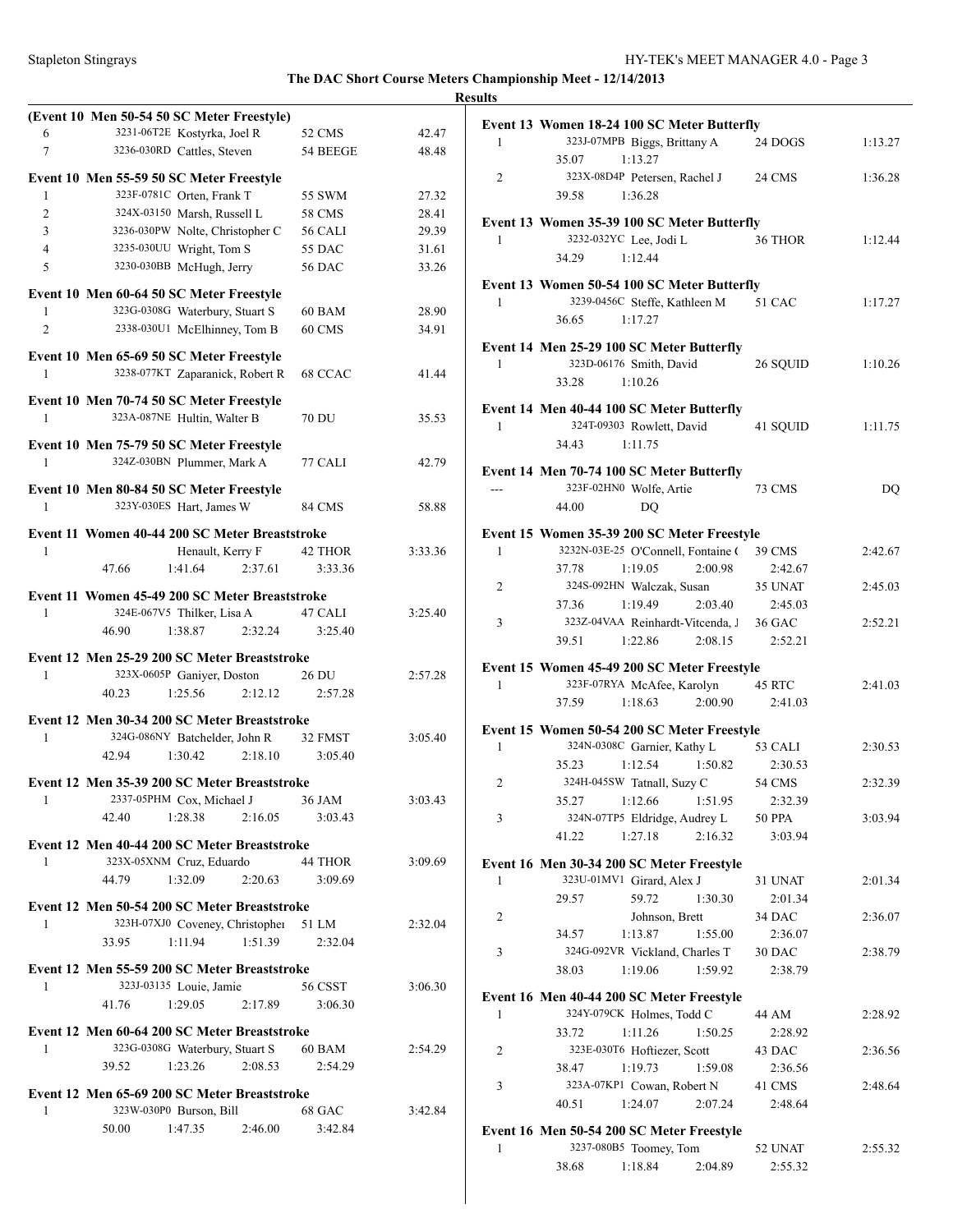|                |                                                                                   |               | <b>Results</b> |
|----------------|-----------------------------------------------------------------------------------|---------------|----------------|
|                | (Event 16 Men 50-54 200 SC Meter Freestyle)                                       |               |                |
| 2              | 3231-06T2E Kostyrka, Joel R                                                       | 52 CMS        | 3:30.88        |
|                | 2:39.39<br>51.30<br>1:45.25                                                       | 3:30.88       |                |
|                | Event 16 Men 55-59 200 SC Meter Freestyle                                         |               |                |
| 1              | 323F-0781C Orten, Frank T                                                         | 55 SWM        | 2:20.93        |
|                | 32.04<br>1:07.85<br>1:44.48                                                       | 2:20.93       |                |
| 2              | 3230-030BB McHugh, Jerry                                                          | <b>56 DAC</b> | 3:03.58        |
|                | 1:28.60<br>2:16.34<br>41.71                                                       | 3:03.58       |                |
|                | Event 16 Men 65-69 200 SC Meter Freestyle                                         |               |                |
| 1              | 3231-030TU Carney, Kent                                                           | 66 CMS        | 2:50.96        |
|                | 2:05.34<br>37.76<br>1:20.15                                                       | 2:50.96       |                |
|                |                                                                                   |               |                |
|                | Event 17 Women 18-24 100 SC Meter Backstroke                                      |               |                |
| 1              | 323J-07MPB Biggs, Brittany A                                                      | 24 DOGS       | 1:15.01        |
|                | 36.61<br>1:15.01                                                                  |               |                |
|                | Event 17 Women 45-49 100 SC Meter Backstroke                                      |               |                |
| 1              | 323R-0311 Freund, Shelle                                                          | 48 CAC        | 1:17.20        |
|                | 37.45<br>1:17.20                                                                  |               |                |
|                | Event 17 Women 55-59 100 SC Meter Backstroke                                      |               |                |
| 1              | 324N-0923W Kerr, Ann                                                              | 57 CMS        | 1:35.72        |
|                | 47.18<br>1:35.72                                                                  |               |                |
| 2              | 3230-05FX2 Hart, Ellen                                                            | 55 DAC        | 1:51.78        |
|                | 1:51.78<br>53.12                                                                  |               |                |
|                |                                                                                   |               |                |
|                | Event 18 Men 30-34 100 SC Meter Backstroke                                        |               |                |
| 1              | 324G-086NY Batchelder, John R 32 FMST                                             |               | 1:15.42        |
|                | 37.61<br>1:15.42                                                                  |               |                |
|                | Event 18 Men 35-39 100 SC Meter Backstroke                                        |               |                |
| 1              | 3236-02WHA Hatch, Eric                                                            | 39 CMS        | 1:15.57        |
|                | 1:15.57<br>36.85                                                                  |               |                |
|                |                                                                                   |               |                |
| 1              | Event 18 Men 50-54 100 SC Meter Backstroke<br>3236-030RD Cattles, Steven 54 BEEGE |               | 3:00.26        |
|                | $1:25.73$ $3:00.26$                                                               |               |                |
|                |                                                                                   |               |                |
|                | Event 18 Men 70-74 100 SC Meter Backstroke                                        |               |                |
| 1              | 324G-0340M Molnar, Ronald A 71 CMS                                                |               | 1:37.61        |
|                | 48.11<br>1:37.61                                                                  |               |                |
| 2              | 324V-030A7 McDanal, Steven K 70 JEFFC                                             |               | 2:07.49        |
|                | 2:07.49<br>59.48                                                                  |               |                |
|                | Event 18 Men 75-79 100 SC Meter Backstroke                                        |               |                |
| 1              | 324Z-030BN Plummer, Mark A                                                        | 77 CALI       | 2:11.29        |
|                | 2:11.29<br>1:04.19                                                                |               |                |
|                |                                                                                   |               |                |
| 1              | Event 18 Men 80-84 100 SC Meter Backstroke                                        |               | 2:34.16        |
|                | 323Y-030ES Hart, James W<br>1:16.33<br>2:34.16                                    | 84 CMS        |                |
|                |                                                                                   |               |                |
|                | Event 19 Women 35-39 200 SC Meter IM                                              |               |                |
| 1              | 3232-032YC Lee, Jodi L                                                            | 36 THOR       | 2:43.62        |
|                | 35.46<br>1:18.60<br>2:04.01                                                       | 2:43.62       |                |
| $\overline{2}$ | 3232N-03E-25 O'Connell, Fontaine C                                                | 39 CMS        | 3:18.90        |
|                | 1:39.84<br>2:36.89<br>45.99                                                       | 3:18.90       |                |
|                |                                                                                   |               |                |
| 1              | Event 19 Women 40-44 200 SC Meter IM<br>Henault, Kerry F                          | 42 THOR       | 3:21.36        |
|                | 49.45<br>1:42.33<br>2:34.85                                                       | 3:21.36       |                |
|                |                                                                                   |               |                |
|                |                                                                                   |               |                |
|                |                                                                                   |               |                |

|                | Event 19 Women 50-54 200 SC Meter IM                                    |                  |                |
|----------------|-------------------------------------------------------------------------|------------------|----------------|
| 1              | 3239-0456C Steffe, Kathleen M                                           | 51 CAC           | 2:47.65        |
|                | 2:10.15<br>35.41<br>1:20.61                                             | 2:47.65          |                |
|                |                                                                         |                  |                |
| 1              | Event 19 Women 65-69 200 SC Meter IM<br>323E-0311F Hashimoto, Christine |                  | 4:06.00        |
|                | 3:10.57                                                                 | 66 CMS           |                |
|                | 58.93<br>2:01.02                                                        | 4:06.00          |                |
|                | Event 20 Men 25-29 200 SC Meter IM                                      |                  |                |
| 1              | 323D-06176 Smith, David                                                 | 26 SQUID         | 2:37.44        |
|                | 32.26<br>1:13.28<br>2:02.48                                             | 2:37.44          |                |
|                | Event 20 Men 40-44 200 SC Meter IM                                      |                  |                |
| 1              | 324Y-079CK Holmes, Todd C                                               | 44 AM            | 2:45.91        |
|                | 2:07.10<br>35.38<br>1:18.62                                             | 2:45.91          |                |
|                |                                                                         |                  |                |
|                | Event 20 Men 55-59 200 SC Meter IM                                      |                  |                |
| $\overline{a}$ | 324R-0331Z McDonough, Jim                                               | <b>58 CMS</b>    | DQ             |
|                | 1:51.05<br>2:53.75<br>50.03                                             | DQ               |                |
|                | Event 20 Men 60-64 200 SC Meter IM                                      |                  |                |
| 1              | 2338-030U1 McElhinney, Tom B 60 CMS                                     |                  | 3:51.45        |
|                | 46.60<br>1:49.58<br>2:55.73                                             | 3:51.45          |                |
|                |                                                                         |                  |                |
|                | Event 20 Men 70-74 200 SC Meter IM                                      |                  |                |
| 1              | 323F-02HN0 Wolfe, Artie                                                 | 73 CMS           | 3:17.14        |
|                | 2:31.74<br>42.93<br>1:35.82                                             | 3:17.14          |                |
|                | Event 21 Women 18-24 50 SC Meter Breaststroke                           |                  |                |
| 1              | 323X-08D4P Petersen, Rachel J                                           | 24 CMS           | 42.26          |
|                | Event 21 Women 35-39 50 SC Meter Breaststroke                           |                  |                |
| 1              | 3232-032YC Lee, Jodi L                                                  | 36 THOR          | 37.56          |
| $\overline{2}$ | 323Z-04VAA Reinhardt-Vitcenda, J 36 GAC                                 |                  | 45.80          |
|                |                                                                         |                  |                |
|                |                                                                         |                  |                |
|                | Event 21 Women 40-44 50 SC Meter Breaststroke                           |                  |                |
| 1              | Henault, Kerry F                                                        | 42 THOR          | 45.38          |
|                |                                                                         |                  |                |
| 1              | Event 21 Women 50-54 50 SC Meter Breaststroke                           |                  | 42.78          |
| $\overline{c}$ | 323H-030PC Campbell, Ellen A 50 CALI                                    | 50 PPA           | 51.19          |
| 3              | 324N-07TP5 Eldridge, Audrey L<br>3235-030PV Nolte, Susan D              | 52 CALI          | 51.35          |
|                |                                                                         |                  |                |
|                | Event 21 Women 55-59 50 SC Meter Breaststroke                           |                  |                |
| $\perp$        | 3230-05FX2 Hart, Ellen                                                  | 55 DAC           | 58.47          |
|                | Event 21 Women 60-64 50 SC Meter Breaststroke                           |                  |                |
| 1              | 324J-092P0 Moore, Maralyn E                                             | 60 DAC           | 56.59          |
|                |                                                                         |                  |                |
|                | Event 22 Men 25-29 50 SC Meter Breaststroke                             |                  |                |
| 1              | 323X-0605P Ganiver, Doston                                              | 26 DU            | 35.32          |
|                | Event 22 Men 30-34 50 SC Meter Breaststroke                             |                  |                |
| 1              | 324G-092VR Vickland, Charles T                                          | 30 DAC           | 41.22          |
| $\overline{2}$ | 323V-08354 Bergford, Brian C                                            | 31 THOR          | 41.23          |
|                |                                                                         |                  |                |
| 1              | Event 22 Men 35-39 50 SC Meter Breaststroke                             |                  |                |
| $\overline{2}$ | 2337-05PHM Cox, Michael J<br>3236-02WHA Hatch, Eric                     | 36 JAM<br>39 CMS | 38.84<br>42.61 |
|                |                                                                         |                  |                |
|                | Event 22 Men 40-44 50 SC Meter Breaststroke                             |                  |                |
| 1              | 323X-05XNM Cruz, Eduardo                                                | 44 THOR          | 39.85          |
| $\overline{2}$ | 323A-07KP1 Cowan, Robert N                                              | 41 CMS           | 46.19          |
|                | Event 22 Men 50-54 50 SC Meter Breaststroke                             |                  |                |
| 1              | 323H-07XJ0 Coveney, Christopher                                         | 51 LM            | 32.75          |
| $\overline{2}$ | 323W-032YP O'Keeffe, John P                                             | 52 BEEGE         | 43.61          |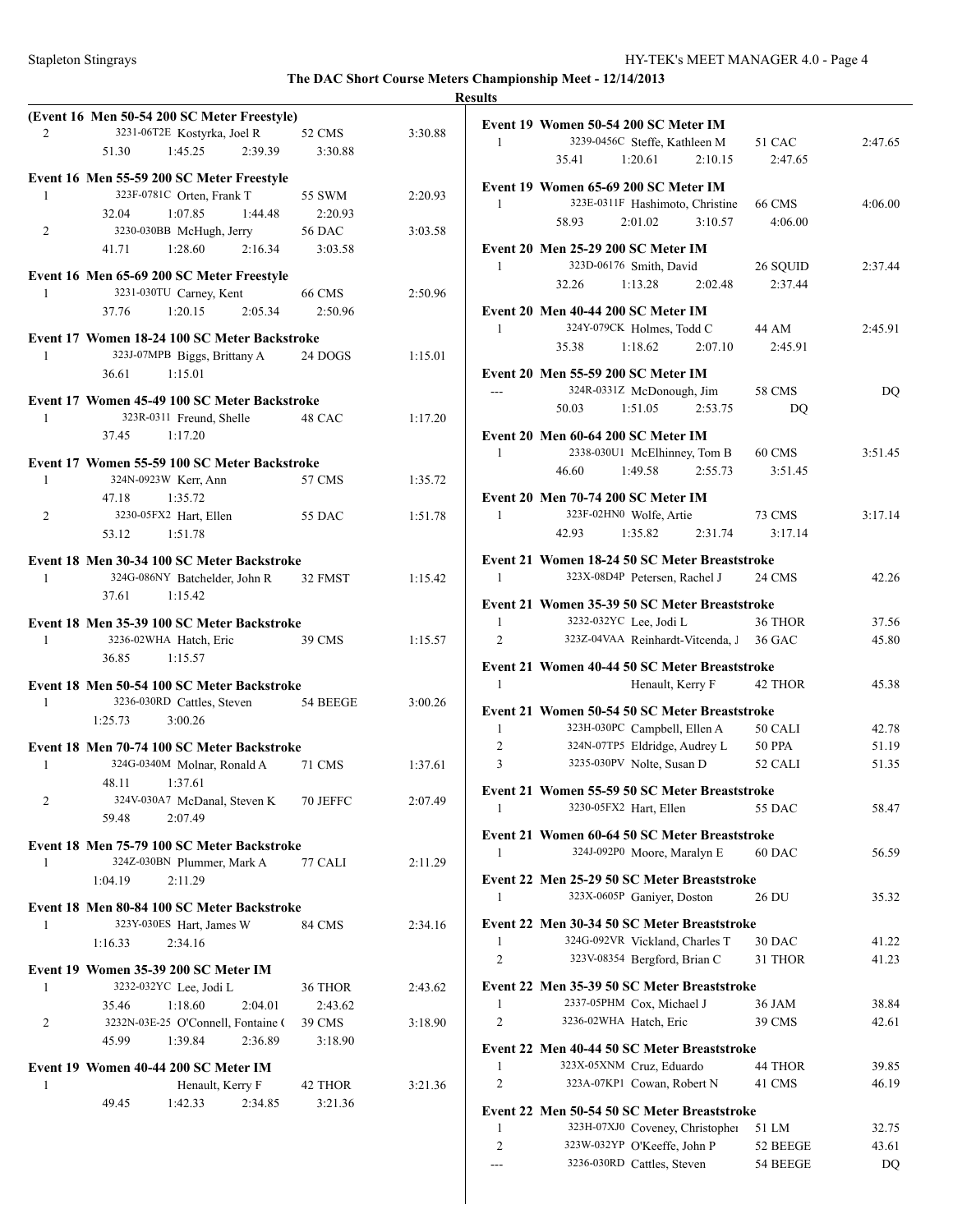### **Results**

| Event 22 Men 55-59 50 SC Meter Breaststroke<br>58 CMS<br>59 CMS | 35.46                                                                                                                                                                                                                                                                                                                                                                                                                                                                                                                                                                                              |
|-----------------------------------------------------------------|----------------------------------------------------------------------------------------------------------------------------------------------------------------------------------------------------------------------------------------------------------------------------------------------------------------------------------------------------------------------------------------------------------------------------------------------------------------------------------------------------------------------------------------------------------------------------------------------------|
|                                                                 |                                                                                                                                                                                                                                                                                                                                                                                                                                                                                                                                                                                                    |
|                                                                 |                                                                                                                                                                                                                                                                                                                                                                                                                                                                                                                                                                                                    |
|                                                                 | 37.72                                                                                                                                                                                                                                                                                                                                                                                                                                                                                                                                                                                              |
| 3236-030PW Nolte, Christopher C 56 CALI                         | 38.31                                                                                                                                                                                                                                                                                                                                                                                                                                                                                                                                                                                              |
| Event 22 Men 60-64 50 SC Meter Breaststroke                     | 34.89                                                                                                                                                                                                                                                                                                                                                                                                                                                                                                                                                                                              |
|                                                                 |                                                                                                                                                                                                                                                                                                                                                                                                                                                                                                                                                                                                    |
| 3238-077KT Zaparanick, Robert R 68 CCAC                         | 51.54                                                                                                                                                                                                                                                                                                                                                                                                                                                                                                                                                                                              |
| Event 22 Men 70-74 50 SC Meter Breaststroke                     |                                                                                                                                                                                                                                                                                                                                                                                                                                                                                                                                                                                                    |
|                                                                 | 52.21                                                                                                                                                                                                                                                                                                                                                                                                                                                                                                                                                                                              |
| Event 22 Men 80-84 50 SC Meter Breaststroke                     |                                                                                                                                                                                                                                                                                                                                                                                                                                                                                                                                                                                                    |
|                                                                 | 1:15.04                                                                                                                                                                                                                                                                                                                                                                                                                                                                                                                                                                                            |
| Event 23 Women 18-24 100 SC Meter Freestyle                     |                                                                                                                                                                                                                                                                                                                                                                                                                                                                                                                                                                                                    |
|                                                                 | 1:05.44                                                                                                                                                                                                                                                                                                                                                                                                                                                                                                                                                                                            |
|                                                                 |                                                                                                                                                                                                                                                                                                                                                                                                                                                                                                                                                                                                    |
|                                                                 | 1:21.63                                                                                                                                                                                                                                                                                                                                                                                                                                                                                                                                                                                            |
|                                                                 |                                                                                                                                                                                                                                                                                                                                                                                                                                                                                                                                                                                                    |
|                                                                 | 1:15.73                                                                                                                                                                                                                                                                                                                                                                                                                                                                                                                                                                                            |
|                                                                 |                                                                                                                                                                                                                                                                                                                                                                                                                                                                                                                                                                                                    |
|                                                                 |                                                                                                                                                                                                                                                                                                                                                                                                                                                                                                                                                                                                    |
|                                                                 | 1:15.98                                                                                                                                                                                                                                                                                                                                                                                                                                                                                                                                                                                            |
|                                                                 |                                                                                                                                                                                                                                                                                                                                                                                                                                                                                                                                                                                                    |
|                                                                 |                                                                                                                                                                                                                                                                                                                                                                                                                                                                                                                                                                                                    |
|                                                                 | 1:14.50                                                                                                                                                                                                                                                                                                                                                                                                                                                                                                                                                                                            |
|                                                                 |                                                                                                                                                                                                                                                                                                                                                                                                                                                                                                                                                                                                    |
|                                                                 |                                                                                                                                                                                                                                                                                                                                                                                                                                                                                                                                                                                                    |
|                                                                 | 1:06.22                                                                                                                                                                                                                                                                                                                                                                                                                                                                                                                                                                                            |
|                                                                 |                                                                                                                                                                                                                                                                                                                                                                                                                                                                                                                                                                                                    |
| 323N-0792H Whitman-Zai, Julie 54 RTC                            | 1:34.12                                                                                                                                                                                                                                                                                                                                                                                                                                                                                                                                                                                            |
|                                                                 |                                                                                                                                                                                                                                                                                                                                                                                                                                                                                                                                                                                                    |
| Event 23 Women 55-59 100 SC Meter Freestyle                     |                                                                                                                                                                                                                                                                                                                                                                                                                                                                                                                                                                                                    |
|                                                                 | 1:34.23                                                                                                                                                                                                                                                                                                                                                                                                                                                                                                                                                                                            |
|                                                                 |                                                                                                                                                                                                                                                                                                                                                                                                                                                                                                                                                                                                    |
| Event 23 Women 60-64 100 SC Meter Freestyle                     |                                                                                                                                                                                                                                                                                                                                                                                                                                                                                                                                                                                                    |
| 60 DAC                                                          | 1:43.17                                                                                                                                                                                                                                                                                                                                                                                                                                                                                                                                                                                            |
|                                                                 |                                                                                                                                                                                                                                                                                                                                                                                                                                                                                                                                                                                                    |
|                                                                 |                                                                                                                                                                                                                                                                                                                                                                                                                                                                                                                                                                                                    |
|                                                                 | 1:09.06                                                                                                                                                                                                                                                                                                                                                                                                                                                                                                                                                                                            |
|                                                                 | 1:10.41                                                                                                                                                                                                                                                                                                                                                                                                                                                                                                                                                                                            |
|                                                                 |                                                                                                                                                                                                                                                                                                                                                                                                                                                                                                                                                                                                    |
| 34 SOUID                                                        | 1:13.84                                                                                                                                                                                                                                                                                                                                                                                                                                                                                                                                                                                            |
|                                                                 |                                                                                                                                                                                                                                                                                                                                                                                                                                                                                                                                                                                                    |
|                                                                 |                                                                                                                                                                                                                                                                                                                                                                                                                                                                                                                                                                                                    |
| 39 CMS                                                          | 1:06.46                                                                                                                                                                                                                                                                                                                                                                                                                                                                                                                                                                                            |
|                                                                 |                                                                                                                                                                                                                                                                                                                                                                                                                                                                                                                                                                                                    |
|                                                                 |                                                                                                                                                                                                                                                                                                                                                                                                                                                                                                                                                                                                    |
| 41 SQUID                                                        | 1:02.96                                                                                                                                                                                                                                                                                                                                                                                                                                                                                                                                                                                            |
|                                                                 |                                                                                                                                                                                                                                                                                                                                                                                                                                                                                                                                                                                                    |
|                                                                 |                                                                                                                                                                                                                                                                                                                                                                                                                                                                                                                                                                                                    |
| 44 AM                                                           | 1:04.74                                                                                                                                                                                                                                                                                                                                                                                                                                                                                                                                                                                            |
|                                                                 | 60 BAM<br>Event 22 Men 65-69 50 SC Meter Breaststroke<br>324V-030A7 McDanal, Steven K 70 JEFFC<br>323Y-030ES Hart, James W 84 CMS<br>323J-07MPB Biggs, Brittany A 24 DOGS<br>323X-08D4P Petersen, Rachel J 24 CMS<br>Event 23 Women 30-34 100 SC Meter Freestyle<br>3249-092EB Abell, Amanda K 32 GAC<br>Event 23 Women 35-39 100 SC Meter Freestyle<br>324S-092HN Walczak, Susan 35 UNAT<br>Event 23 Women 45-49 100 SC Meter Freestyle<br>324E-067V5 Thilker, Lisa A 47 CALI<br>Event 23 Women 50-54 100 SC Meter Freestyle<br>324N-0308C Garnier, Kathy L 53 CALI<br>55 DAC<br>34 DAC<br>30 DAC |

| шэ             |                                                                              |               |         |
|----------------|------------------------------------------------------------------------------|---------------|---------|
| 3              | 324Y-079CK Holmes, Todd C                                                    | 44 AM         | 1:05.76 |
|                | 1:05.76<br>31.73                                                             |               |         |
| 4              | 323E-030T6 Hoftiezer, Scott                                                  | 43 DAC        | 1:09.83 |
| 5              | 1:09.83<br>34.91<br>322Y-0790D Slade, Shawn R                                |               | 1:12.76 |
|                | 1:12.76<br>34.44                                                             | 44 RTC        |         |
| 6              | 323A-07KP1 Cowan, Robert N                                                   | 41 CMS        | 1:14.62 |
|                | 1:14.62<br>35.67                                                             |               |         |
|                |                                                                              |               |         |
|                | Event 24 Men 50-54 100 SC Meter Freestyle                                    |               |         |
| 1              | 3232-07EPD Wolfe, Roland                                                     | 51 CMS        | 1:05.79 |
|                | 1:05.79<br>31.84                                                             |               |         |
| 2              | 3237-080B5 Toomey, Tom                                                       | 52 UNAT       | 1:12.26 |
| 3              | 1:12.26<br>35.31<br>323P-0315N Reetz, Eric F                                 |               |         |
|                | 40.75<br>1:24.35                                                             | 53 BEEGE      | 1:24.35 |
| $\overline{4}$ | 3231-06T2E Kostyrka, Joel R                                                  | 52 CMS        | 1:35.79 |
|                | 1:35.79<br>46.68                                                             |               |         |
|                |                                                                              |               |         |
|                | Event 24 Men 55-59 100 SC Meter Freestyle                                    |               |         |
| 1              | 3235-030UU Wright, Tom S                                                     | 55 DAC        | 1:10.82 |
|                | 1:10.82<br>34.19                                                             |               |         |
| 2              | 3230-030BB McHugh, Jerry                                                     | <b>56 DAC</b> | 1:19.83 |
|                | 1:19.83<br>38.55                                                             |               |         |
|                | Event 24 Men 70-74 100 SC Meter Freestyle                                    |               |         |
| $\mathbf{1}$   | 323A-087NE Hultin, Walter B                                                  | <b>70 DU</b>  | 1:22.60 |
|                | 38.04<br>1:22.60                                                             |               |         |
|                | Event 24 Men 75-79 100 SC Meter Freestyle                                    |               |         |
| 1              | 324Z-030BN Plummer, Mark A                                                   | 77 CALI       | 1:36.85 |
|                | 1:36.85<br>47.00                                                             |               |         |
|                |                                                                              |               |         |
| 1              | Event 25 Women 45-49 50 SC Meter Backstroke                                  | 48 CAC        | 35.92   |
|                | 323R-0311 Freund, Shelle                                                     |               |         |
|                | Event 25 Women 50-54 50 SC Meter Backstroke                                  |               |         |
| $\mathbf{1}$   | 324N-07TP5 Eldridge, Audrey L                                                | <b>50 PPA</b> | 44.78   |
|                | Event 25 Women 55-59 50 SC Meter Backstroke                                  |               |         |
| 1              | 324N-0923W Kerr, Ann                                                         | <b>57 CMS</b> | 44.05   |
|                |                                                                              |               |         |
|                | Event 26 Men 30-34 50 SC Meter Backstroke                                    |               |         |
| 1              | 323V-08354 Bergford, Brian C                                                 | 31 THOR       | 38.64   |
|                | Event 26 Men 40-44 50 SC Meter Backstroke                                    |               |         |
| 1              | 3241-07ZY5 Liddick, Scott H                                                  | 43 DU         | 1:11.80 |
|                | Event 26 Men 50-54 50 SC Meter Backstroke                                    |               |         |
| 1              | 323P-0315N Reetz, Eric F                                                     | 53 BEEGE      | 48.64   |
| $\overline{c}$ | 3231-06T2E Kostyrka, Joel R                                                  | 52 CMS        | 57.41   |
|                |                                                                              |               |         |
|                | Event 26 Men 55-59 50 SC Meter Backstroke<br>3236-030PW Nolte, Christopher C |               |         |
| 1              |                                                                              | 56 CALI       | 35.36   |
|                | Event 27 Women 35-39 400 SC Meter Freestyle                                  |               |         |
| 1              | 3232N-03E-25 O'Connell, Fontaine (                                           | 39 CMS        | 5:47.92 |
|                | 1:24.83<br>2:08.95<br>40.93                                                  | 2:53.50       |         |
|                | 3:37.91<br>4:21.88<br>5:05.58                                                | 5:47.92       |         |
| 2              |                                                                              |               |         |
|                | 323Z-04VAA Reinhardt-Vitcenda, J                                             | 36 GAC        | 6:11.57 |
|                | 2:12.16<br>1:26.32<br>41.53                                                  | 3:00.14       |         |
|                | 3:48.62<br>4:36.36<br>5:24.36                                                | 6:11.57       |         |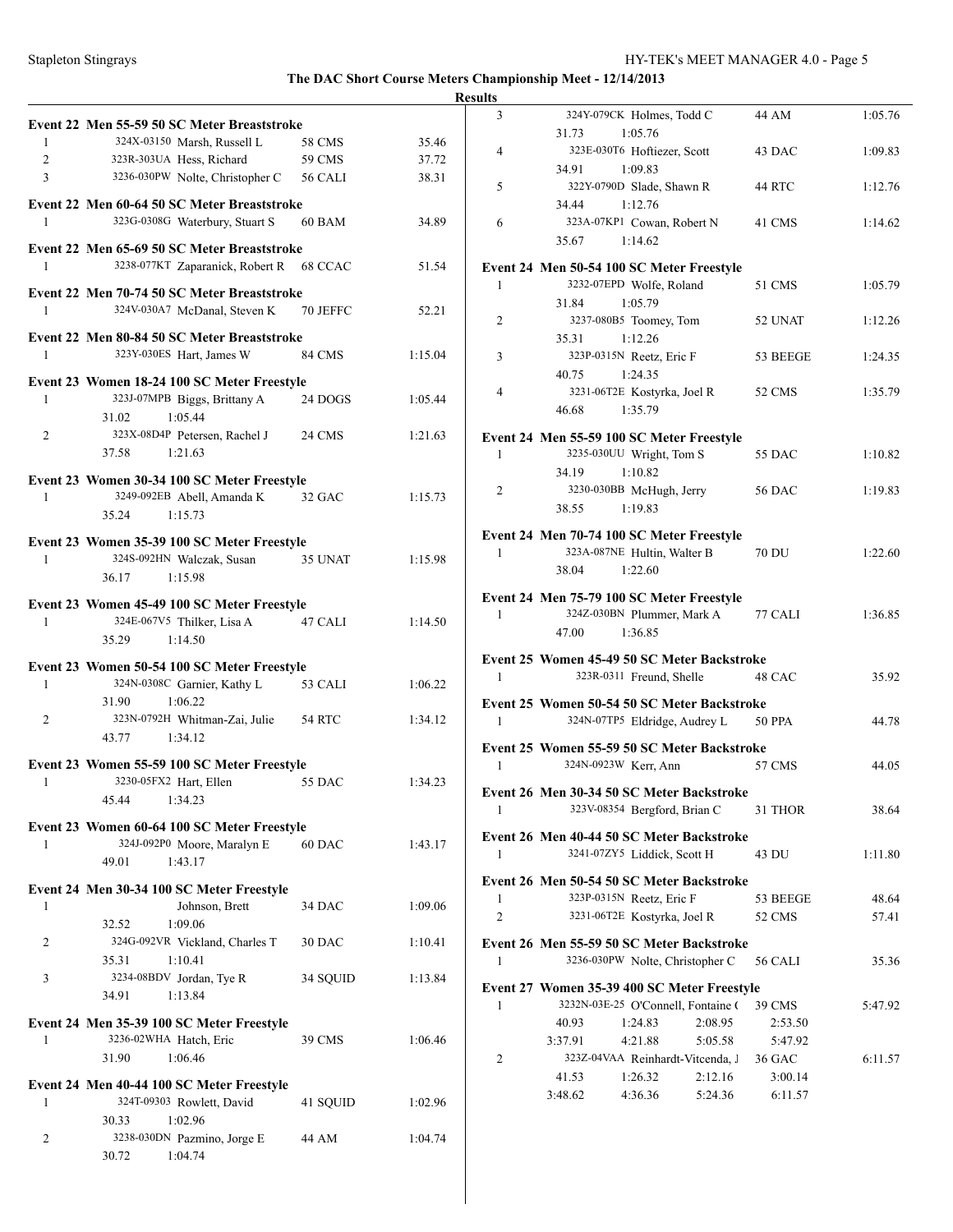|              |         | Event 27 Women 50-54 400 SC Meter Freestyle |         |               |         |
|--------------|---------|---------------------------------------------|---------|---------------|---------|
| 1            |         | 3239-0456C Steffe, Kathleen M               |         | 51 CAC        | 5:13.12 |
|              | 36.45   | 1:15.73                                     | 1:54.86 | 2:34.89       |         |
|              | 3:14.54 | 3:54.29                                     | 4:34.14 | 5:13.12       |         |
| 2            |         | 324N-0308C Garnier, Kathy L                 |         | 53 CALI       | 5:42.62 |
|              | 36.94   | 1:18.68                                     | 2:03.26 | 2:48.74       |         |
|              |         |                                             |         |               |         |
|              | 3:33.14 | 4:17.81                                     | 5:02.30 | 5:42.62       |         |
|              |         | Event 28 Men 25-29 400 SC Meter Freestyle   |         |               |         |
| 1            |         | 323D-06176 Smith, David                     |         | 26 SQUID      | 4:54.67 |
|              | 33.98   | 1:10.10                                     | 1:47.29 | 2:24.79       |         |
|              | 3:02.34 | 3:40.32                                     | 4:18.01 | 4:54.67       |         |
|              |         |                                             |         |               |         |
|              |         | Event 28 Men 30-34 400 SC Meter Freestyle   |         |               |         |
| 1            |         | 323U-01MV1 Girard, Alex J                   |         | 31 UNAT       | 4:23.53 |
|              | 32.19   | 1:05.70                                     | 1:38.80 | 2:12.40       |         |
|              | 2:45.50 | 3:18.95                                     | 3:51.44 | 4:23.53       |         |
| 2            |         | 324G-086NY Batchelder, John R               |         | 32 FMST       | 4:48.75 |
|              | 32.82   | 1:08.10                                     | 1:44.59 | 2:21.68       |         |
|              | 2:59.21 | 3:36.32                                     | 4:13.41 | 4:48.75       |         |
| 3            |         | 3234-08BDV Jordan, Tye R                    |         | 34 SQUID      | 5:39.20 |
|              | 40.69   | 1:26.86                                     | 2:16.65 | 3:08.10       |         |
|              | 4:01.37 | 4:54.03                                     | 5:39.64 | 5:39.20       |         |
|              |         |                                             |         |               |         |
|              |         | Event 28 Men 40-44 400 SC Meter Freestyle   |         |               |         |
| 1            |         | 3238-030DN Pazmino, Jorge E                 |         | 44 AM         | 5:59.06 |
|              | 37.14   | 1:18.81                                     | 2:03.39 | 2:49.56       |         |
|              | 3:36.72 | 4:24.52                                     | 5:12.58 | 5:59.06       |         |
| 2            |         | 323A-07KP1 Cowan, Robert N                  |         | 41 CMS        | 6:01.00 |
|              | 42.63   | 1:28.27                                     | 2:13.82 | 3:00.11       |         |
|              | 3:46.24 | 4:32.13                                     | 5:17.16 | 6:01.00       |         |
|              |         |                                             |         |               |         |
|              |         | Event 28 Men 50-54 400 SC Meter Freestyle   |         |               |         |
| 1            |         | 323M-05PEY Roush, Stephen P                 |         | 51 LOVE       | 4:56.37 |
|              | 33.72   | 1:10.04                                     | 1:47.40 | 2:25.12       |         |
|              | 3:03.26 | 3:41.81                                     | 4:20.09 | 4:56.37       |         |
|              |         |                                             |         |               |         |
|              |         | Event 28 Men 55-59 400 SC Meter Freestyle   |         |               |         |
| $\mathbf{1}$ |         | 324R-0331Z McDonough, Jim                   |         | <b>58 CMS</b> | 6:39.02 |
|              | 43.90   | 1:31.40                                     | 2:21.60 | 3:12.53       |         |
|              |         | 4:04.69 4:57.05                             | 5:48.91 | 6:39.02       |         |
| 2            |         | 3230-030BB McHugh, Jerry                    |         | 56 DAC        | 7:12.22 |
|              | 43.47   | 1:34.74                                     | 2:29.80 | 3:25.84       |         |
|              | 4:23.33 | 5:20.29                                     | 6:18.56 | 7:12.22       |         |
|              |         |                                             |         |               |         |
|              |         | Event 28 Men 65-69 400 SC Meter Freestyle   |         |               |         |
| 1            |         | 323W-030P0 Burson, Bill                     |         | 68 GAC        | 6:08.35 |
|              | 42.17   | 1:27.47                                     | 2:14.09 | 3:00.66       |         |
|              | 3:47.22 | 4:34.55                                     | 5:22.47 | 6:08.35       |         |
|              |         | Event 29 Women 18-24 100 SC Meter IM        |         |               |         |
| 1            |         | 323J-07MPB Biggs, Brittany A                |         | 24 DOGS       | 1:15.26 |
|              |         |                                             |         |               |         |
|              | 34.33   | 1:15.26                                     |         |               |         |
|              |         | Event 29 Women 30-34 100 SC Meter IM        |         |               |         |
| 1            |         | 3249-092EB Abell, Amanda K                  |         | 32 GAC        | 1:25.39 |
|              | 37.79   | 1:25.39                                     |         |               |         |
|              |         |                                             |         |               |         |
|              |         | Event 29 Women 35-39 100 SC Meter IM        |         |               |         |
| 1            |         | 3232-032YC Lee, Jodi L                      |         | 36 THOR       | 1:14.70 |
|              | 35.35   | 1:14.70                                     |         |               |         |
| 2            |         | 323Z-04VAA Reinhardt-Vitcenda, J            |         | 36 GAC        | 1:36.58 |
|              | 46.28   | 1:36.58                                     |         |               |         |

| <b>Results</b> |                                                                                             |          |         |
|----------------|---------------------------------------------------------------------------------------------|----------|---------|
|                | 324S-092HN Walczak, Susan<br>43.52<br>DO                                                    | 35 UNAT  | DQ      |
| 1              | Event 29 Women 40-44 100 SC Meter IM<br>Henault, Kerry F<br>1:34.05<br>47.38                | 42 THOR  | 1:34.05 |
| 1              | Event 29 Women 45-49 100 SC Meter IM<br>323F-07RYA McAfee, Karolyn<br>1:33.05<br>45.60      | 45 RTC   | 1:33.05 |
| 1              | Event 29 Women 50-54 100 SC Meter IM<br>324H-045SW Tatnall, Suzy C<br>35.79<br>1:20.32      | 54 CMS   | 1:20.32 |
| 2              | 3235-030PV Nolte, Susan D<br>1:43.68<br>51.13                                               | 52 CALI  | 1:43.68 |
| $\overline{a}$ | Event 29 Women 55-59 100 SC Meter IM<br>324N-0923W Kerr, Ann<br>46.99<br>DQ                 | 57 CMS   | DQ      |
| 1              | Event 29 Women 65-69 100 SC Meter IM<br>323E-0311F Hashimoto, Christine<br>1:50.29<br>53.04 | 66 CMS   | 1:50.29 |
| 1              | Event 30 Men 30-34 100 SC Meter IM<br>323V-08354 Bergford, Brian C<br>36.86<br>1:19.87      | 31 THOR  | 1:19.87 |
|                | Johnson, Brett<br>37.33<br>DQ                                                               | 34 DAC   | DQ      |
| 1              | Event 30 Men 35-39 100 SC Meter IM<br>3236-02WHA Hatch, Eric<br>36.51<br>1:18.73            | 39 CMS   | 1:18.73 |
| 1              | Event 30 Men 40-44 100 SC Meter IM<br>323X-05XNM Cruz, Eduardo<br>34.60 1:13.74             | 44 THOR  | 1:13.74 |
| 2              | 324Y-079CK Holmes, Todd C<br>35.26<br>1:14.53                                               | 44 AM    | 1:14.53 |
| 3              | 322Y-0790D Slade, Shawn R<br>37.64<br>1:22.01                                               | 44 RTC   | 1:22.01 |
| 4              | 323E-030T6 Hoftiezer, Scott<br>42.81<br>1:26.45                                             | 43 DAC   | 1:26.45 |
| 1              | Event 30 Men 50-54 100 SC Meter IM<br>3232-07EPD Wolfe, Roland<br>42.95<br>1:26.88          | 51 CMS   | 1:26.88 |
| 2              | 323W-032YP O'Keeffe, John P<br>1:36.06<br>47.28                                             | 52 BEEGE | 1:36.06 |
| 3              | 323P-0315N Reetz, Eric F<br>49.80<br>1:44.34                                                | 53 BEEGE | 1:44.34 |
| 1              | Event 30 Men 55-59 100 SC Meter IM<br>323R-303UA Hess, Richard<br>34.14<br>1:13.02          | 59 CMS   | 1:13.02 |
| 2              | 3236-030PW Nolte, Christopher C<br>1:16.76<br>35.34                                         | 56 CALI  | 1:16.76 |
| 3              | 324X-03150 Marsh, Russell L<br>1:16.77<br>37.88                                             | 58 CMS   | 1:16.77 |
| 1              | Event 30 Men 70-74 100 SC Meter IM<br>323F-02HN0 Wolfe, Artie<br>41.70<br>1:27.48           | 73 CMS   | 1:27.48 |